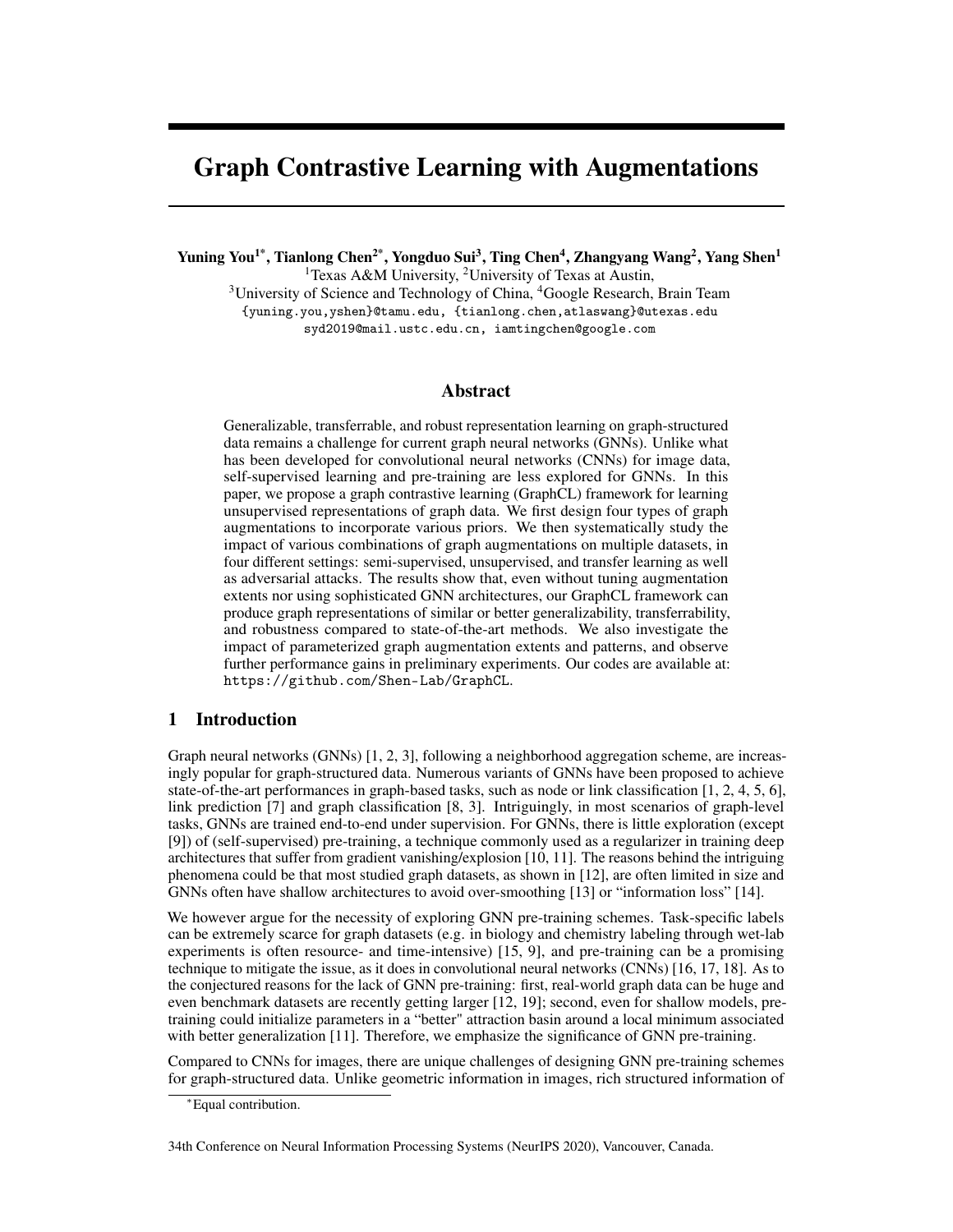various contexts exist in graph data [\[20,](#page-9-16) [21\]](#page-9-17) as graphs are abstracted representations of raw data with diverse nature (e.g. molecules made of chemically-bonded atoms and networks of socially-interacting people). It is thus difficult to design a GNN pre-training scheme generically beneficial to down-stream tasks. A naïve GNN pre-training scheme for graph-level tasks is to reconstruct the vertex adjacency information (e.g. GAE [\[22\]](#page-9-18) and GraphSAGE [\[23\]](#page-9-19) in network embedding). This scheme can be very limited (as seen in [\[20\]](#page-9-16) and our Sec. [5\)](#page-7-0) because it over-emphasizes proximity that is not always beneficial [\[20\]](#page-9-16), and could hurt structural information [\[24\]](#page-9-20). Therefore, a well designed pre-training framework is needed to capture highly heterogeneous information in graph-structured data.

Recently, in visual representation learning, contrastive learning has renewed a surge of interest [\[25,](#page-9-21) [26,](#page-9-22) [27,](#page-10-0) [18,](#page-9-14) [28\]](#page-10-1). Self-supervision with handcrafted pretext tasks [\[29,](#page-10-2) [30,](#page-10-3) [31,](#page-10-4) [32\]](#page-10-5) relies on heuristics to design, and thus could limit the generality of the learned representations. In comparison, contrastive learning aims to learn representations by maximizing feature consistency under differently augmented views, that exploit data- or task-specific augmentations [\[33\]](#page-10-6), to inject the desired feature invariance. If extended to pre-training GCNs, this framework can potentially overcome the aforementioned limitations of proximity-based pre-training methods [\[22,](#page-9-18) [23,](#page-9-19) [34,](#page-10-7) [35,](#page-10-8) [36,](#page-10-9) [37,](#page-10-10) [38,](#page-10-11) [39\]](#page-10-12). However, it is not straightforward to be directly applied outside visual representation learning and demands significant extensions to graph representation learning, leading to our innovations below.

Our Contributions. In this paper, we have developed contrastive learning with augmentations for GNN pre-training to address the challenge of data heterogeneity in graphs. (i) Since data augmentations are the prerequisite for constrastive learning but are under-explored in graph-data [\[40\]](#page-10-13), we first design four types of graph data augmentations, each of which imposes certain prior over graph data and parameterized for the extent and pattern. (ii) Utilizing them to obtain correlated views, we propose a novel graph contrastive learning framework (GraphCL) for GNN pre-training, so that representations invariant to specialized perturbations can be learned for diverse graph-structured data. Moreover, we show that GraphCL actually performs mutual information maximization, and the connection is drawn between GraphCL and recently proposed contrastive learning methods that we demonstrate that GraphCL can be rewritten as *a general framework* unifying a broad family of contrastive learning methods on graph-structured data. (iii) Systematic study is performed to assess the performance of contrasting different augmentations on various types of datasets, revealing the rationale of the performances and providing the guidance to adopt the framework for specific datasets. (iv) Experiments show that GraphCL achieves state-of-the-art performance in the settings of semi-supervised learning, unsupervised representation learning and transfer learning. It additionally boosts robustness against common adversarial attacks.

# <span id="page-1-0"></span>2 Related Work

Graph neural networks. In recent years, graph neural networks (GNNs) [\[1,](#page-8-0) [2,](#page-8-1) [3\]](#page-8-2) have emerged as a promising approach for analyzing graph-structured data. They follow an iterative neighborhood aggregation (or message passing) scheme to capture the structural information within nodes' neighborhood. Let  $\mathcal{G} = \{V, \mathcal{E}\}\$  denote an undirected graph, with  $X \in \mathbb{R}^{|V| \times N}$  as the feature matrix where  $x_n = X[n, :]^T$  is the N-dimensional attribute vector of the node  $v_n \in V$ . Considering a K-layer GNN  $f(\cdot)$ , the propagation of the kth layer is represented as:

$$
\mathbf{a}_n^{(k)} = \text{AGGREGATION}^{(k)}(\{\mathbf{h}_{n'}^{(k-1)} : n' \in \mathcal{N}(n)\}), \mathbf{h}_n^{(k)} = \text{COMBINE}^{(k)}(\mathbf{h}_n^{(k-1)}, \mathbf{a}_n^{(k)}), \tag{1}
$$

where  $h_n^{(k)}$  is the embedding of the vertex  $v_n$  at the kth layer with  $h_n^{(0)} = x_n$ ,  $\mathcal{N}(n)$  is a set of vertices adjacent to  $v_n$ , and AGGREGATION<sup>(k)</sup>(·) and COMBINE<sup>(k)</sup>(·) are component functions of the GNN layer. After the  $K$ -layer propagation, the output embedding for  $G$  is summarized on layer embeddings through the READOUT function. Then a multi-layer perceptron (MLP) is adopted for the graph-level downstream task (classification or regression):

$$
f(\mathcal{G}) = \text{READOUT}(\{\mathbf{h}_n^{(k)} : v_n \in \mathcal{V}, k \in K\}), \ z_{\mathcal{G}} = \text{MLP}(f(\mathcal{G})).
$$
 (2)

Various GNNs have been proposed [\[1,](#page-8-0) [2,](#page-8-1) [3\]](#page-8-2), achieving state-of-the-art performance in graph tasks.

<span id="page-1-1"></span> $\mathcal{L}$ 

Graph data augmentation. Augmentation for graph-structured data still remains under-explored, with some work along these lines but requiring prohibitive additional computation cost [\[40\]](#page-10-13). Traditional self-training methods [\[40,](#page-10-13) [13\]](#page-9-9) utilize the trained model to annotate unlabelled data; [\[41\]](#page-10-14)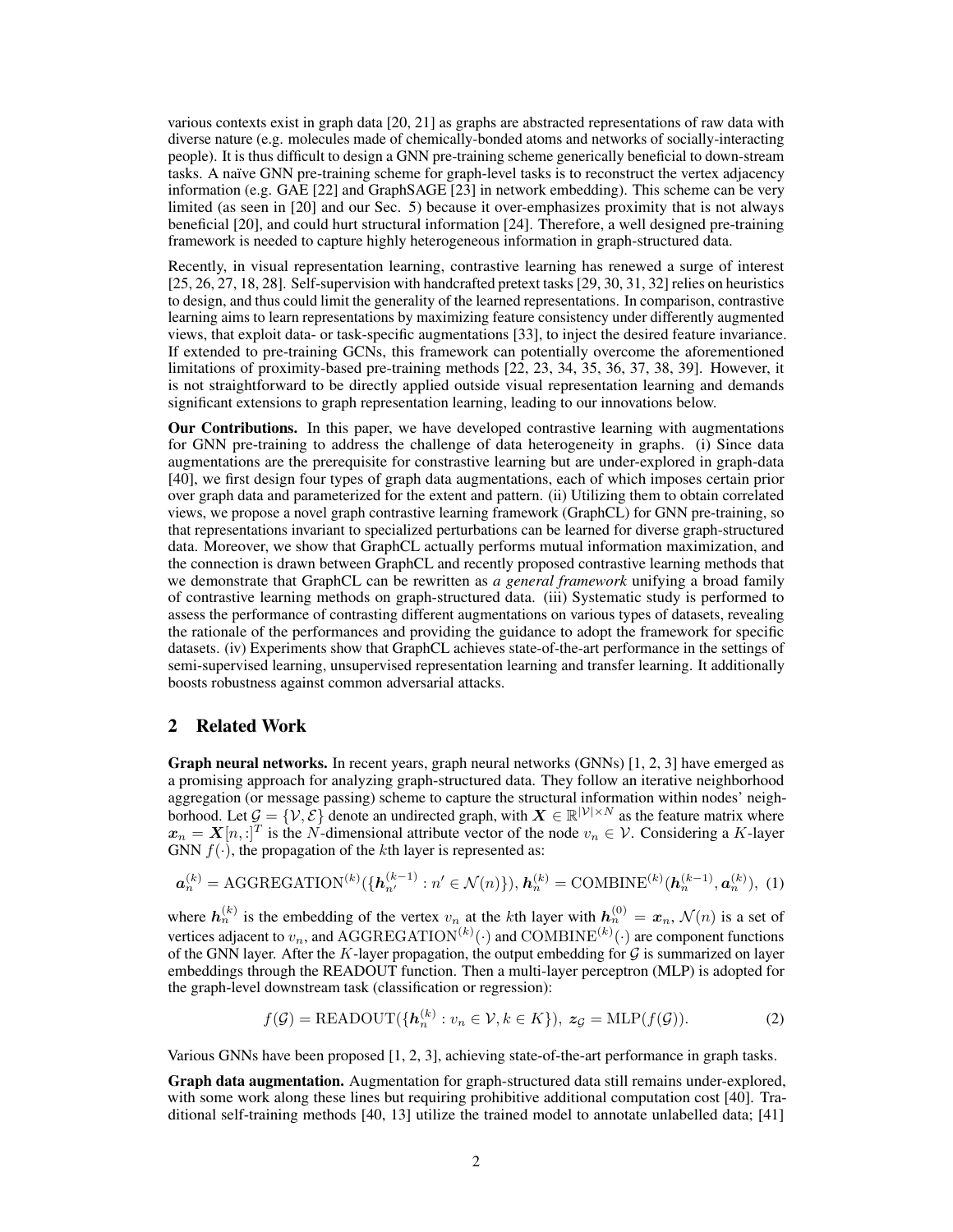proposes to train a generator-classifier network in the adversarial learning setting to generate fake nodes; and [\[42,](#page-10-15) [43\]](#page-10-16) generate adversarial perturbations to node feature over the graph structure.

Pre-training GNNs. Although (self-supervised) pre-training is a common and effective scheme for convolutional neural networks (CNNs) [\[16,](#page-9-12) [17,](#page-9-13) [18\]](#page-9-14), it is rarely explored for GNNs. One exception [\[9\]](#page-9-5) is restricted to studying pre-training strategies in the transfer learning setting, We argue that a pre-trained GNN is not easy to transfer, due to the diverse fields that graph-structured data source from. During transfer, substantial domain knowledge is required for both pre-training and downstream tasks, otherwise it might lead to negative transfer [\[9,](#page-9-5) [44\]](#page-10-17).

Contrastive learning. The main idea of contrastive learning is to make representations agree with each other under proper transformations, raising a recent surge of interest in visual representation learning [\[45,](#page-10-18) [25,](#page-9-21) [26,](#page-9-22) [27,](#page-10-0) [18\]](#page-9-14). On a parallel note, for graph data, traditional methods trying to reconstruct the adjacency information of vertices [\[22,](#page-9-18) [23\]](#page-9-19) can be treated as a kind of "local contrast", while over-emphasizing the proximity information at the expense of the structural information [\[24\]](#page-9-20). Motivated by [\[46,](#page-10-19) [47\]](#page-10-20), [\[24,](#page-9-20) [21,](#page-9-17) [48\]](#page-10-21) propose to perform contrastive learning between local and global representations to better capture structure information. However, graph contrastive learning has not been explored from the perspective of enforcing perturbation invariance as [\[27,](#page-10-0) [18\]](#page-9-14) have done.

# 3 Methodology

#### 3.1 Data Augmentation for Graphs

Data augmentation aims at creating novel and realistically rational data through applying certain transformation without affecting the semantics label. It still remains under-explored for graphs except some with expensive computation cost (see Sec. [2\)](#page-1-0). We focus on graph-level augmentations. Given a graph  $\mathcal{G} \in \{\mathcal{G}_m : m \in M\}$  in the dataset of M graphs, we formulate the augmented graph  $\hat{\mathcal{G}}$ satisfying:  $\hat{G} \sim q(\hat{G}|\mathcal{G})$ , where  $q(\cdot|\mathcal{G})$  is the augmentation distribution conditioned on the original graph, which is pre-defined, representing the human prior for data distribution. For instance for image classification, the applications of rotation and cropping encode the prior that people will acquire the same classification-based semantic knowledge from the rotated image or its local patches [\[49,](#page-10-22) [50\]](#page-10-23).

When it comes to graphs, the same spirit could be followed. However, one challenge as stated in Sec. [1](#page-0-0) is that graph datasets are abstracted from diverse fields and therefore there may not be universally appropriate data augmentation as those for images. In other words, for different categories of graph datasets some data augmentations might be more desired than others. We mainly focus on three categories: biochemical molecules (e.g. chemical compounds, proteins) [\[9\]](#page-9-5), social networks [\[1\]](#page-8-0) and image super-pixel graphs [\[12\]](#page-9-8). Next, we propose four general data augmentations for graph-structured data and discuss the intuitive priors that they introduce.

| Data augmentation                 | Type         | <b>Underlying Prior</b>                                         |
|-----------------------------------|--------------|-----------------------------------------------------------------|
| Node dropping                     | Nodes, edges | Vertex missing does not alter semantics.                        |
| Edge perturbation                 | Edges        | Semantic robustness against connectivity variations.            |
| Attribute masking<br><b>Nodes</b> |              | Semantic robustness against losing partial attributes per node. |
| Subgraph                          | Nodes, edges | Local structure can hint the full semantics.                    |

Table 1: Overview of data augmentations for graphs.

**Node dropping.** Given the graph  $\mathcal{G}$ , node dropping will randomly discard certain portion of vertices along with their connections. The underlying prior enforced by it is that missing part of vertices does not affect the semantic meaning of G. Each node's dropping probability follows a default i.i.d. uniform distribution (or any other distribution).

**Edge perturbation.** It will perturb the connectivities in  $\mathcal G$  through randomly adding or dropping certain ratio of edges. It implies that the semantic meaning of  $G$  has certain robustness to the edge connectivity pattern variances. We also follow an i.i.d. uniform distribution to add/drop each edge.

Attribute masking. Attribute masking prompts models to recover masked vertex attributes using their context information, i.e., the remaining attributes. The underlying assumption is that missing partial vertex attributes does not affect the model predictions much.

**Subgraph.** This one samples a subgraph from  $G$  using random walk (the algorithm is summarized in Appendix A). It assumes that the semantics of  $\mathcal G$  can be much preserved in its (partial) local structure.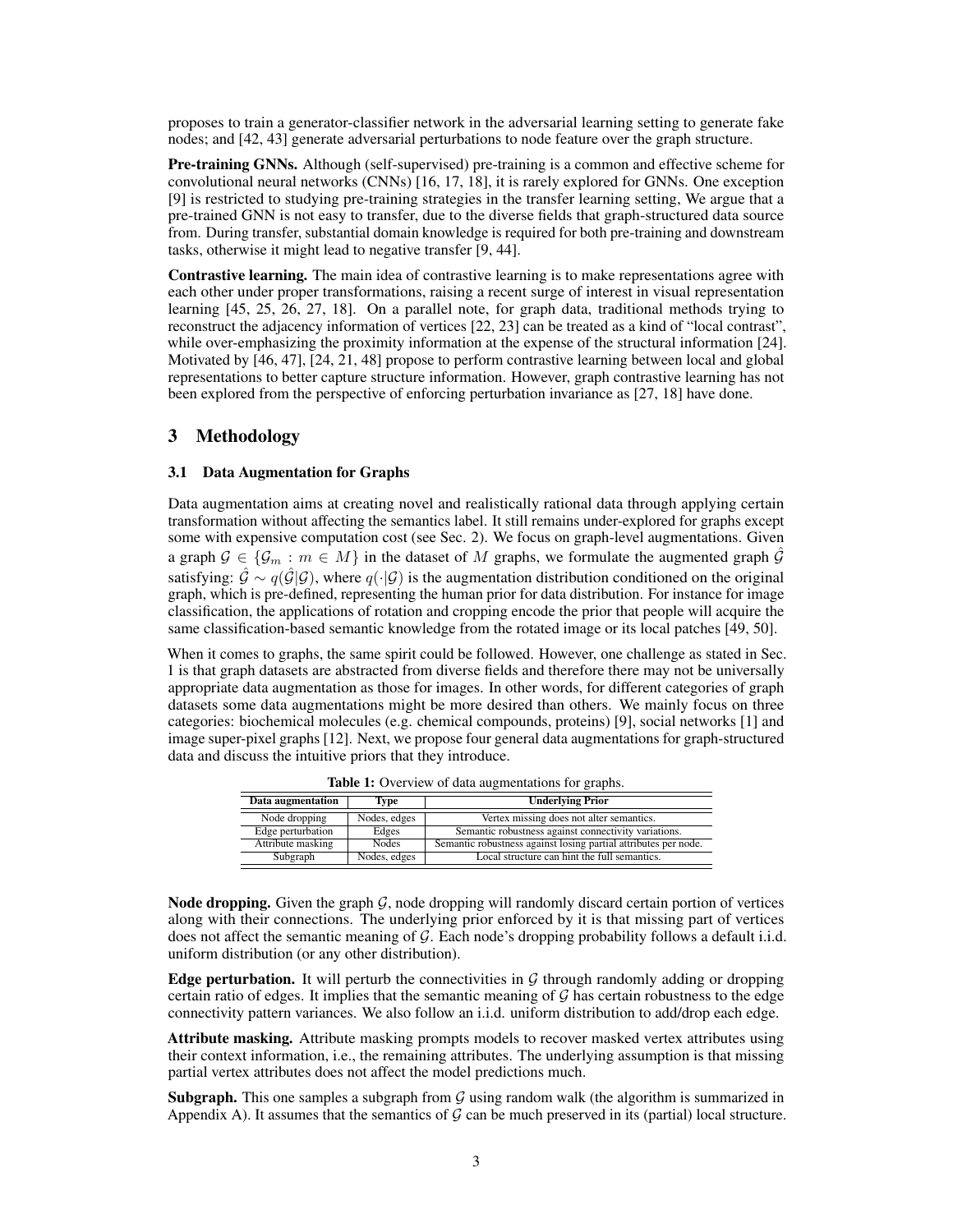<span id="page-3-0"></span>

**Figure 1:** A framework of graph contrastive learning. Two graph augmentations  $q_i(\cdot|\mathcal{G})$  and  $q_j(\cdot|\mathcal{G})$  are sampled from an augmentation pool  $\mathcal T$  and applied to input graph  $\mathcal G$ . A shared GNN-based encoder  $f(\cdot)$  and a projection head  $g(\cdot)$  are trained to maximize the agreement between representations  $z_i$  and  $z_j$  via a contrastive loss.

The default augmentation (dropping, perturbation, masking and subgraph) ratio is set at 0.2.

#### 3.2 Graph Contrastive Learning

Motivated by recent contrastive learning developments in visual representation learning (see Sec. [2\)](#page-1-0), we propose a graph contrastive learning framework (GraphCL) for (self-supervised) pre-training of GNNs. In graph contrastive learning, pre-training is performed through maximizing the agreement between two augmented views of the same graph via a contrastive loss in the latent space as shown in Fig. [1.](#page-3-0) The framework consists of the following four major components:

(1) Graph data augmentation. The given graph  $G$  undergoes graph data augmentations to obtain two correlated views  $\hat{G}_i, \hat{G}_j$ , as a positive pair, where  $\hat{G}_i \sim q_i(\cdot | \mathcal{G}), \hat{G}_j \sim q_j(\cdot | \mathcal{G})$  respectively. For different domains of graph datasets, how to strategically select data augmentations matters (Sec. [4\)](#page-4-0).

[\(2\)](#page-1-1) GNN-based encoder. A GNN-based encoder  $f(\cdot)$  (defined in (2)) extracts graph-level representation vectors  $\bm{h}_i$ ,  $\bm{h}_j$  for augmented graphs  $\hat{\mathcal{G}}_i, \hat{\mathcal{G}}_j$ . Graph contrastive learning does not apply any constraint on the GNN architecture.

(3) **Projection head.** A non-linear transformation  $q(\cdot)$  named projection head maps augmented representations to another latent space where the contrastive loss is calculated, as advocated in [\[18\]](#page-9-14). In graph contrastive learning, a two-layer perceptron (MLP) is applied to obtain  $z_i, z_j$ .

(4) Contrastive loss function. A contrastive loss function  $\mathcal{L}(\cdot)$  is defined to enforce maximizing the consistency between positive pairs  $z_i, z_j$  compared with negative pairs. Here we utilize the normalized temperature-scaled cross entropy loss (NT-Xent) [\[51,](#page-11-0) [25,](#page-9-21) [52\]](#page-11-1).

During GNN pre-training, a minibatch of  $N$  graphs are randomly sampled and processed through contrastive learning, resulting in  $2N$  augmented graphs and corresponding contrastive loss to optimize, where we re-annotate  $z_i, z_j$  as  $z_{n,i}, z_{n,j}$  for the nth graph in the minibatch. Negative pairs are not explicitly sampled but generated from the other  $N-1$  augmented graphs within the same minibatch as in [\[53,](#page-11-2) [18\]](#page-9-14). Denoting the cosine similarity function as  $\sin(z_{n,i}, \overline{z_{n,j}}) = \overline{z_{n,i}} z_{n,j}/||z_{n,i}|| ||z_{n,j}||$ , NT-Xent for the *n*th graph is defined as:

<span id="page-3-1"></span>
$$
\ell_n = -\log \frac{\exp(\operatorname{sim}(z_{n,i}, z_{n,j})/\tau)}{\sum_{n'=1, n'\neq n}^N \exp(\operatorname{sim}(z_{n,i}, z_{n',j})/\tau)},\tag{3}
$$

where  $\tau$  denotes the temperature parameter. The final loss is computed across all positive pairs in the minibatch. The proposed graph contrastive learning is summarized in Appendix A.

**Discussion.** We first show that GraphCL can be viewed as one way of mutual information maximization between the latent representations of two kinds of augmented graphs. The full derivation is in Appendix F, with the loss form rewritten as below:

$$
\ell = \mathbb{E}_{\mathbb{P}_{\hat{\mathcal{G}}_i}} \{-\mathbb{E}_{\mathbb{P}_{(\hat{\mathcal{G}}_j|\hat{\mathcal{G}}_i)}} T(f_1(\hat{\mathcal{G}}_i), f_2(\hat{\mathcal{G}}_j)) + \log(\mathbb{E}_{\mathbb{P}_{\hat{\mathcal{G}}_j}} e^{T(f_1(\hat{\mathcal{G}}_i), f_2(\hat{\mathcal{G}}_j))})\}.
$$
\n(4)

The above loss essentially maximizes a lower bound of the mutual information between  $h_i =$  $f_1(\hat{G}_i)$ ,  $h_j = f_2(\hat{G}_j)$  that the compositions of  $(f_1, \hat{G}_i)$ ,  $(f_2, \hat{G}_j)$  determine our desired views of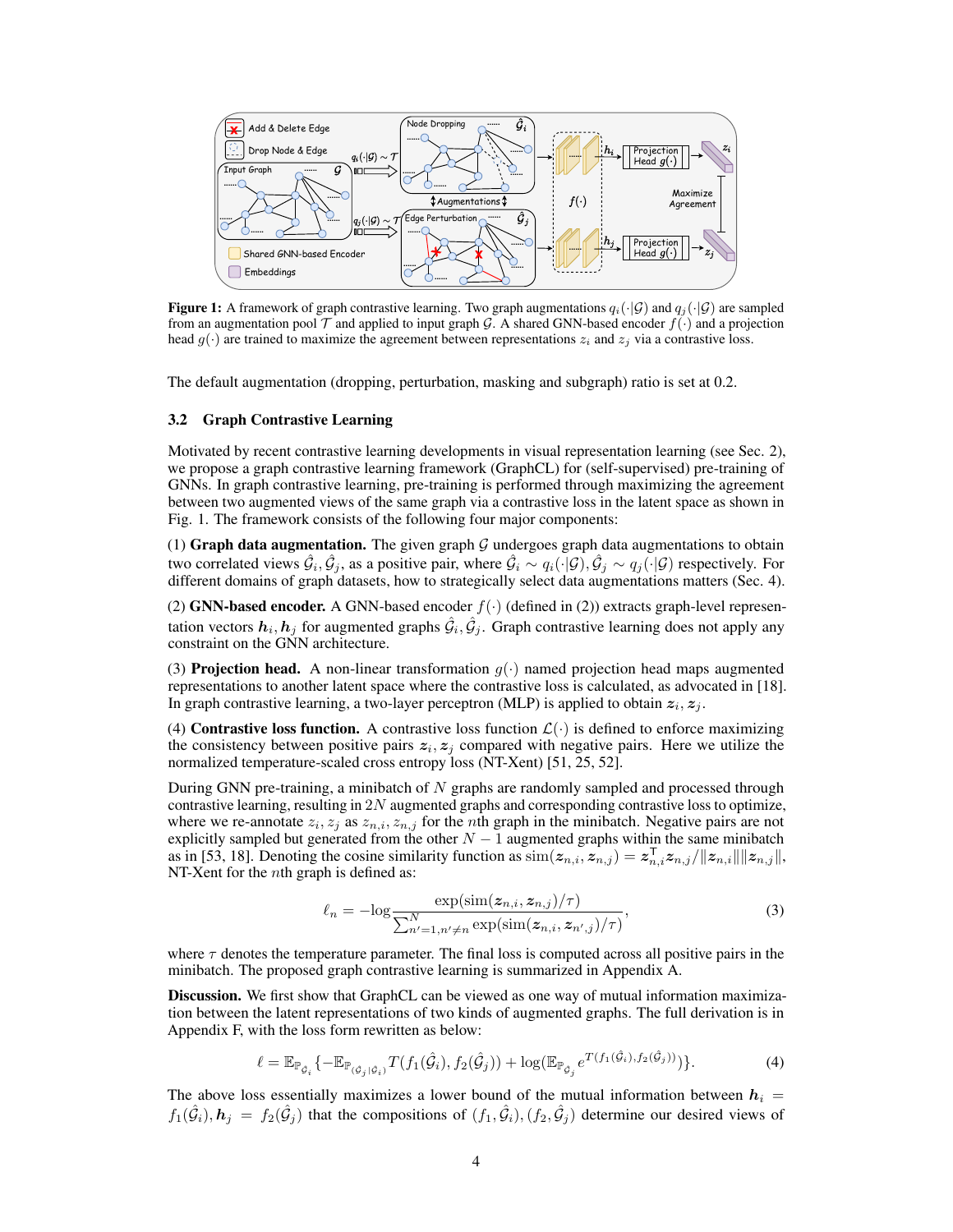<span id="page-4-1"></span>

Figure 2: Semi-supervised learning accuracy gain (%) when contrasting different augmentation pairs, compared to training from scratch, under four datasets: NCI1, PROTEINS, COLLAB, and RDT-B. Pairing "Identical" stands for a no-augmentation baseline for contrastive learning, where the positive pair diminishes and the negative pair consists of two non-augmented graphs. Warmer colors indicate better performance gains. The baseline training-from-scratch accuracies are 60.72%, 70.40%, 57.46%, 86.63% for the four datasets respectively.

graphs. Furthermore, we draw the connection between GraphCL and recently proposed contrastive learning methods that we demonstrate that GraphCL can be rewrited as a general framework unifying a broad family of contrastive learning methods on graph-structured data, through reinterpreting [\(4\)](#page-3-1). In our implementation, we choose  $f_1 = f_2$  and generate  $\hat{G}_i, \hat{G}_j$  through data augmentation, while with various choices of the compositions result in [\(4\)](#page-3-1) instantiating as other specific contrastive learning algorithms including [\[54,](#page-11-3) [55,](#page-11-4) [56,](#page-11-5) [21,](#page-9-17) [57,](#page-11-6) [58,](#page-11-7) [59\]](#page-11-8) also shown in in Appendix F.

## <span id="page-4-0"></span>4 The Role of Data Augmentation in Graph Contrastive Learning

 $\equiv$  $\overline{a}$ 

In this section, we assess and rationalize the role of data augmentation for graphstructured data in our GraphCL framework. Various pairs of augmentation types are applied, as illustrated in Fig. [2,](#page-4-1) to three categories of graph datasets (Table [2,](#page-4-2) and we leave the discussion on

<span id="page-4-2"></span>

| Datasets         | Category                     | Graph Num. | Avg. Node | Avg. Degree |
|------------------|------------------------------|------------|-----------|-------------|
| NCH <sub>1</sub> | <b>Biochemical Molecules</b> | 4110       | 29.87     | 1.08        |
| <b>PROTEINS</b>  | <b>Biochemical Molecules</b> | 1113       | 39.06     | 1.86        |
| <b>COLLAB</b>    | Social Networks              | 5000       | 74.49     | 32.99       |
| RDT-B            | Social Networks              | 2000       | 429.63    | 1.15        |

Table 2: Datasets statistics.

superpixel graphs in Appendix C). Experiments are performed in the semi-supervised setting, following the pre-training & finetuning approach [\[18\]](#page-9-14). Detailed settings are in Appendix B.

#### 4.1 Data Augmentations are Crucial. Composing Augmentations Benefits.

We first examine whether and when applying (different) data augmentations helps graph contrastive learning in general. We summarize the results in Fig. [2](#page-4-1) using the accuracy gain compared to training from scratch (no pre-training). And we list the following Observations.

Obs. 1. Data augmentations are crucial in graph contrastive learning. Without any data augmentation graph contrastive learning is not helpful and often worse compared with training from scratch, judging from the accuracy losses in the upper right corners of Fig. [2.](#page-4-1) In contrast, composing an original graph and its appropriate augmentation can benefit the downstream performance. Judging from the top rows or the right-most columns in Fig. [2,](#page-4-1) graph contrastive learning with single best augmentations achieved considerable improvement without exhaustive hyper-parameter tuning: 1.62% for NCI1, 3.15% for PROTEINS, 6.27% for COLLAB, and 1.66% for RDT-B.

The observation meets our intuition. Without augmentation, graphCL simply compares two original samples as a negative pair (with the positive pair loss becoming zero), leading to homogeneously pushes all graph representations away from each other, which is non-intuitive to justify. Importantly, when appropriate augmentations are applied, the corresponding priors on the data distribution are instilled, enforcing the model to learn representations invariant to the desired perturbations through maximizing the agreement between a graph and its augmentation.

Obs. 2. Composing different augmentations benefits more. Composing augmentation pairs of a graph rather than the graph and its augmentation further improves the performance: the maximum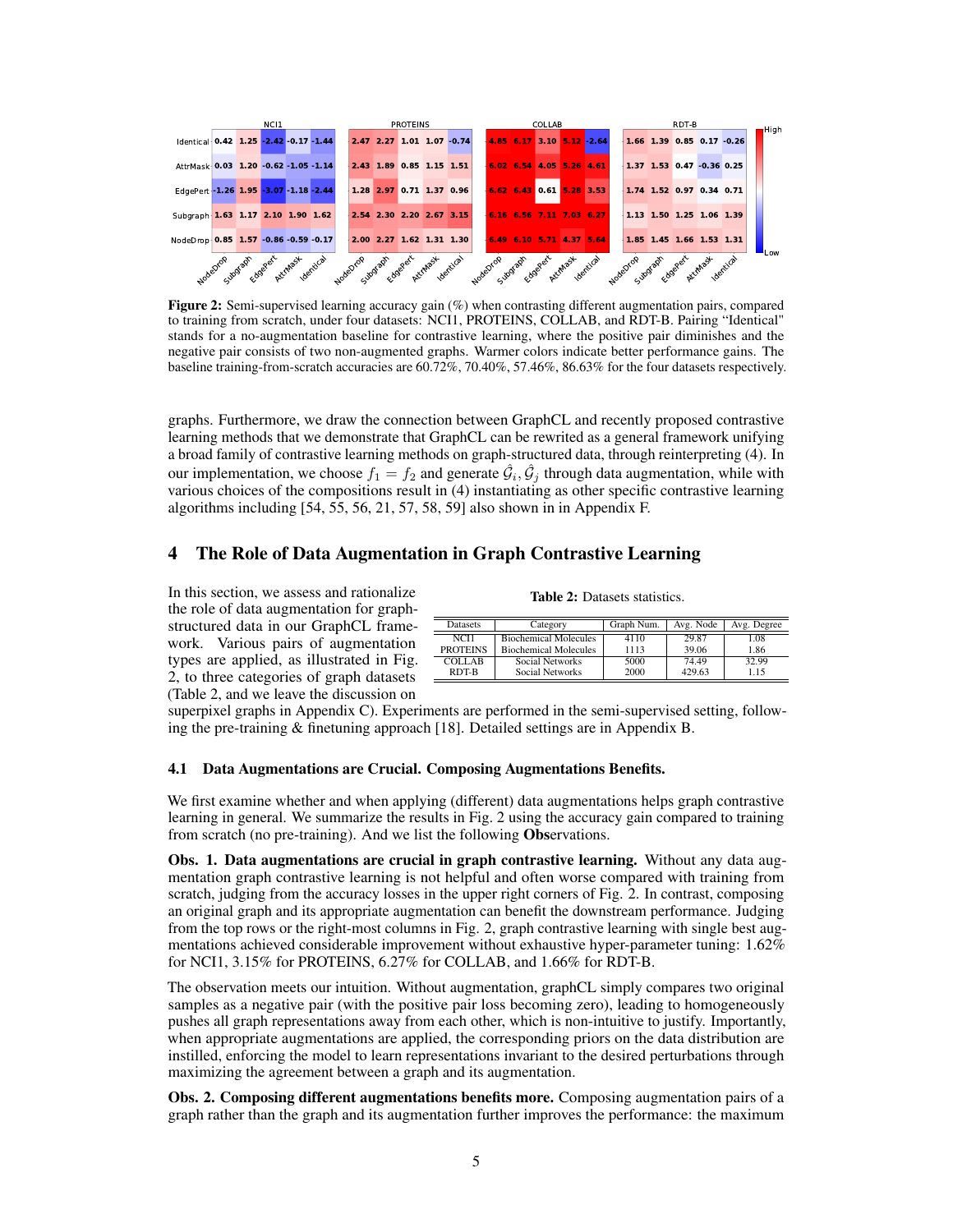<span id="page-5-0"></span>

Figure 3: Contrastive loss curves for different augmentation pairs. In the two figures of the left attribute masking is contrasted with other augmentations and that of the right for edge perturbation, where contrasting the same augmentations always leads to the fastest loss descent.

accuracy gain was 2.10% for NCI1, 3.15% for PROTEINS, 7.11% for COLLAB, and 1.85% for RDT-B. Interestingly, applying augmentation pairs of the same type (see the diagonals of Fig. [2\)](#page-4-1) does not usually lead to the best performance (except for node dropping), compared with augmentation pairs of different types (off-diagonals). Similar observations were made in visual representation learning [\[18\]](#page-9-14). As conjectured in [\[18\]](#page-9-14), composing different augmentations avoids the learned features trivially overfitting low-level "shortcuts", making features more generalizable.

Here we make a similar conjecture that contrasting isogenous graph pairs augmented in different types presents a harder albeit more useful task for graph representation learning. We thus plot the contrastive loss curves composing various augmentations (except subgraph) together with attribute masking or edge perturbation for NCI1 and PROTEINS. Fig. [3](#page-5-0) shows that, with augmentation pairs of different types, the contrastive loss always descents slower than it does with pairs of the same type, when the optimization procedure remains the same. This result indicates that composing augmentation pairs of different types does correspond to a "harder" contrastive prediction task. We will explore in Sec. [4.3](#page-6-0) how to quantify a "harder" task in some cases and whether it always helps.

#### 4.2 The Types, the Extent, and the Patterns of Effective Graph Augmentations

We then note that the (most) beneficial combinations of augmentation types can be dataset-specific, which matches our intuition as graph-structured data are of highly heterogeneous nature (see Sec. [1\)](#page-0-0). We summarize our observations and derive insights below. And we further analyze the impact of the extent and/or the pattern of given types of graph augmentations.

Obs. 3. Edge perturbation benefits social networks but hurts some biochemical molecules. Edge perturbation as one of the paired augmentations improves the performances for social-network data COLLAB and ROT-B as well as biomolecule data PROTEINS, but hurts the other biomolecule data NCI1. We hypothesize that, compared to the case of social networks, the "semantemes" of some biomolecule data are more sensitive to individual edges. Specifically, a single-edge change in NCI1 corresponds to a removal or addition of a covalent bond, which can drastically change the identity and even the validity of a compound, let alone its property for the down-stream semantemes. In contrast the semantemes of social networks are more tolerant to individual edge perturbation [\[60,](#page-11-9) [61\]](#page-11-10). Therefore, for chemical compounds, edge perturbation demonstrates a prior that is conceptually incompatible with the domain knowledge and empirically unhelpful for down-stream performance.

We further examine whether the extent or strength of edge perturbation can affect the conclusion above. We evaluate the downstream performances on representative examples NCI1 and COLLAB. And we use the combination of the original graph ("identical") and edge perturbation of various ratios in our GraphCL framework. Fig. [4A](#page-6-1) shows that edge perturbation worsens the NCI1 performances regardless of augmentation strength, confirming that our earlier conclusion was insensitive to the extent of edge perturbation. Fig. [4B](#page-6-1) suggests that edge perturbation could improve the COLLAB performances more with increasing augmentation strength.

Obs. 4. Applying attribute masking achieves better performance in denser graphs. For the social network datasets, composing the identical graph and attribute masking achieves 5.12% improvement for COLLAB (with higher average degree) while only 0.17% for RDT-B. Similar observations are made for the denser PROTEINS versus NCI1. To assess the impact of augmentation strength on this observation, we perform similar experiments on RDT-B and COLLAB, by composing the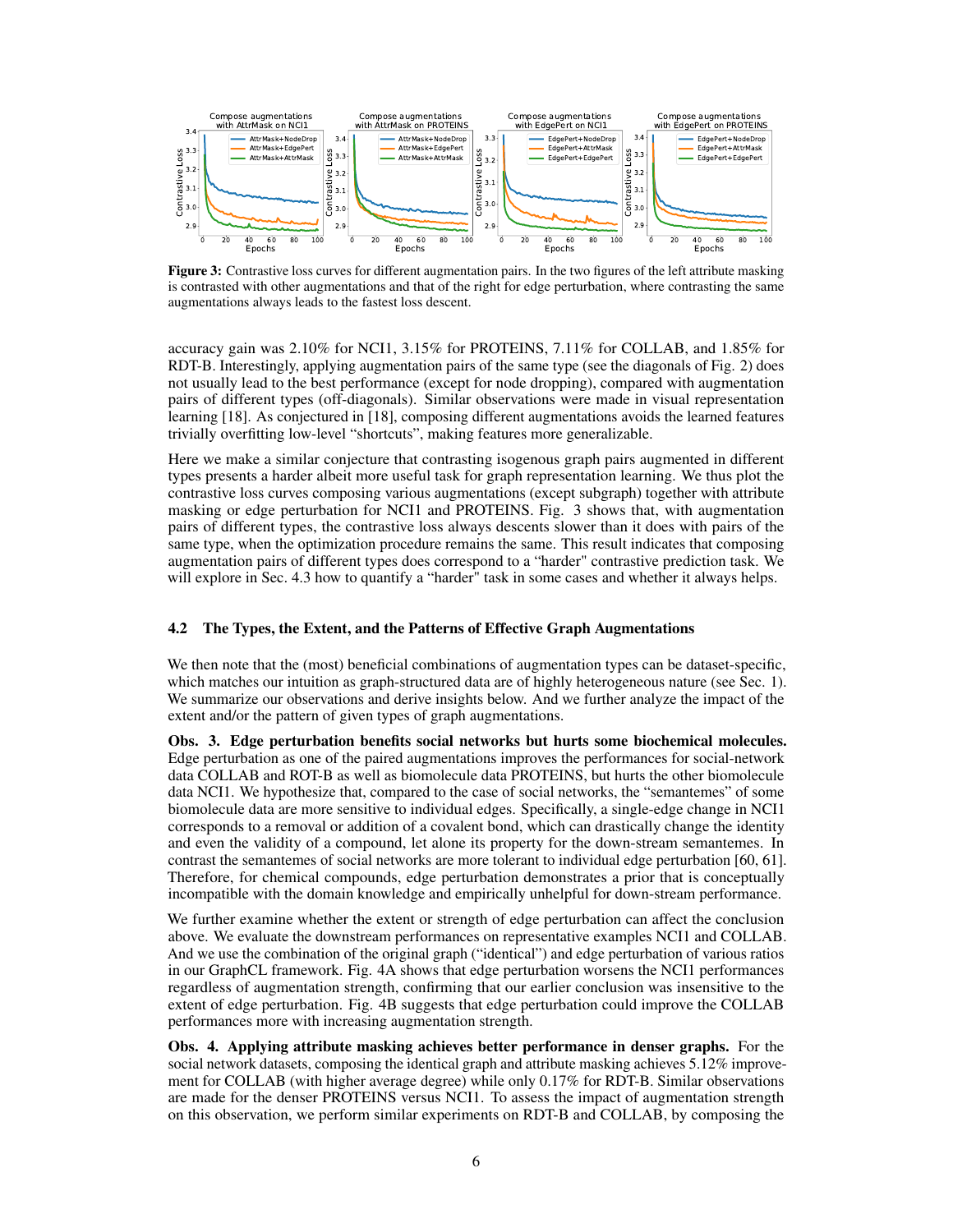identical graph and its attributes masked to various extents. Fig. [4C](#page-6-1) and D show that, masking less for the very sparse RDT-B does not help, although masking more for the very dense COLLAB does.

<span id="page-6-1"></span>

Figure 4: Performance versus augmentation strength. Left two figures implemented edge perturbation with different ratios. The right two figures apply attribute masking with different masking ratios.

We further hypothesize that masking patterns also matter, and masking more hub nodes with high degrees benefit denser graphs, because GNNs cannot reconstruct the missing information of isolated nodes, according to the message passing mechanism [\[62\]](#page-11-11). To test the hypothesis, we perform an experiment to mask nodes with more connections with higher probability on denser graphs PROTEINS and COLLAB. Specifically, we adopt a masking distribution  $\deg_n^{\alpha}$  rather than the uniform distribution, where  $\deg_n$  is the degree of vertex  $v_n$  and  $\alpha$  is the control factor. A positive  $\alpha$  indicates more masking for high-degree nodes. Fig. [5C](#page-6-2) and D showing that, for very dense COLLAB, there is an apparent upward tendency on performance if masking nodes with more connections.

Obs. 5. Node dropping and subgraph are generally beneficial across datasets. Node dropping and subgraph, especially the latter, seem to be generally beneficial in our studied datasets. For node dropping, the prior that missing certain vertices (e.g. some hydrogen atoms in chemical compounds or edge users for social networks) does not alter the semantic information is emphasized, intuitively fitting for our cognition. For subgraph, previous works [\[20,](#page-9-16) [21\]](#page-9-17) show that enforcing local (the subgraphs we extract) and global information consistency is helpful for representation learning, which explains the observation. Even for chemical compounds in NCI1, subgraphs can represent structural and functional "motifs" important for the down-stream semantemes.

We similarly examined the impact of node dropping patterns by adopting the non-uniform distribution as mentioned in changing attribute-masking patterns. Fig. [5B](#page-6-2) shows that, for the dense social-network COLLAB graphs, more GraphCL improvements were observed while dropping hub nodes more in the range considered. Fig. [5A](#page-6-2) shows that, for the not-so-dense PROTEINS graphs, changing the node-dropping distribution away from uniform does not necessarily help.

<span id="page-6-2"></span>

Figure 5: Performance versus augmentation patterns. Node dropping and attribute masking are performed with various control factors (negative to positive: dropping/masking more low-degree vertices to high-degree ones).

#### <span id="page-6-0"></span>4.3 Unlike "Harder" Ones, Overly Simple Contrastive Tasks Do Not Help.

As discussed in Obs. 2, "harder" contrastive learning might benefit more, where the "harder" task is achieved by composing augmentations of different types. In this section we further explore quantifiable difficulty in relationship to parameterized augmentation strengths/patterns and assess the impact of the difficulty on performance improvement.

Intuitively, larger dropping/masking ratios or control factor  $\alpha$  leads to harder contrastive tasks, which did result in better COLLAB performances (Fig. [4](#page-6-1) and [5\)](#page-6-2) in the range considered. Very small ratios or negative  $\alpha$ , corresponding to overly simple tasks, We also design subgraph variants of increasing difficulty levels and reach similar conclusions. More details are in Appendix D.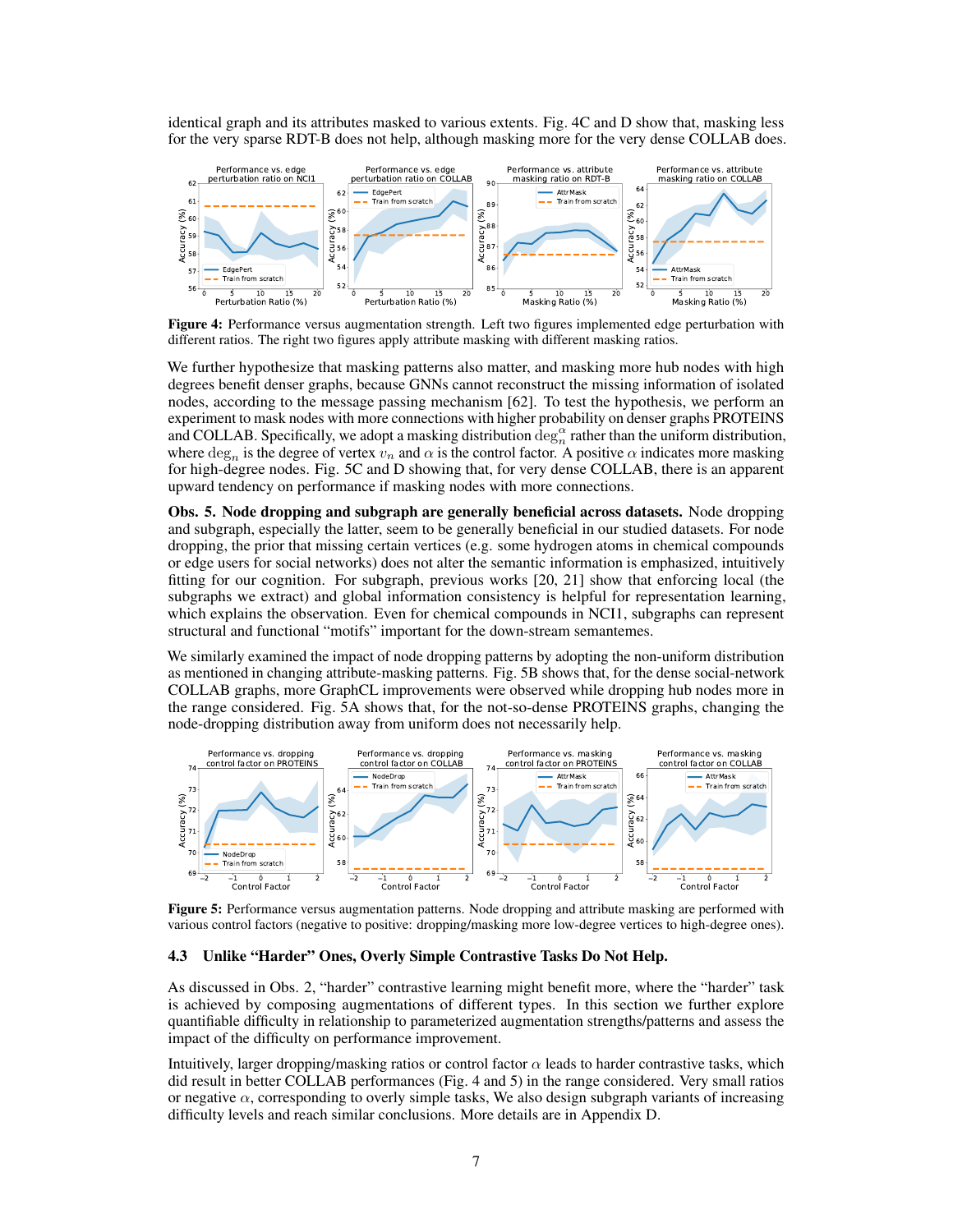Summary. In total, we decide the augmentation pools for Section 5 as: node dropping and subgraph for biochemical molecules; all for dense social networks; and all except attribute masking for sparse social networks. Strengths or patterns are default even though varying them could help more.

## <span id="page-7-0"></span>5 Comparison with the State-of-the-art Methods

In this section, we compare our proposed (self-supervised) pre-training framework, GraphCL, with state-of-the-art methods (SOTAs) in the settings of semi-supervised, unsupervised [\[21\]](#page-9-17) and transfer learning [\[9\]](#page-9-5) on graph classification (for node classification experiments please refer to Appendix G). Dataset statistics and training details for the specific settings are in Appendix E.

Semi-supervised learning. We first evaluate our proposed framework in the semi-supervised learn-ing setting on graph classification [\[63,](#page-11-12) [3\]](#page-8-2) on the benchmark TUD ataset [\[64\]](#page-11-13). Since pre-training  $\&$ finetuning in semi-supervised learning for the graph-level task is unexplored before, we take two conventional network embedding methods as pre-training tasks for comparison: adjacency information reconstruction (we refer to GAE  $[22]$  for implementation) and local & global representation consistency enforcement (refer to Infomax [\[21\]](#page-9-17) for implementation). Besides, the performance of training from scratch and that with augmentation (without contrasting) is also reported. We adopt graph convolutional network (GCN) with the default setting in [\[63\]](#page-11-12) as the GNN-based encoder which achieves comparable SOTA performance in the fully-supervised setting. Table [3](#page-7-1) shows that GraphCL outperforms traditional pre-training schemes.

<span id="page-7-1"></span>Table 3: Semi-supervised learning with pre-training & finetuning. Red numbers indicate the best performance and the number that overlap with the standard deviation of the best performance (comparable ones). 1% or 10% is label rate; baseline and Aug. represents training from scratch without and with augmentations, respectively.

| Dataset        | NCI1             | <b>PROTEINS</b>  | DD                       | <b>COLLAB</b>    | RDT-B            | RDT-M5K          | <b>GITHUB</b>    | <b>MNIST</b>     | CIFAR10          |
|----------------|------------------|------------------|--------------------------|------------------|------------------|------------------|------------------|------------------|------------------|
| 1% baseline    | $60.72 \pm 0.45$ |                  |                          | $57.46 \pm 0.25$ |                  |                  | $54.25 \pm 0.22$ | $60.39 \pm 1.95$ | $27.36 \pm 0.75$ |
| $1\%$ Aug.     | $60.49 \pm 0.46$ |                  |                          | $58.40 \pm 0.97$ |                  |                  | $56.36 \pm 0.42$ | $67.43 \pm 0.36$ | $27.39 \pm 0.44$ |
| $1\%$ GAE      | $61.63 \pm 0.84$ |                  |                          | $63.20 \pm 0.67$ |                  |                  | $59.44 \pm 0.44$ | $57.58 \pm 2.07$ | $21.09 \pm 0.53$ |
| 1% Infomax     | $62.72 \pm 0.65$ |                  | $\sim$                   | $61.70 \pm 0.77$ |                  |                  | $58.99 \pm 0.50$ | $63.24 \pm 0.78$ | $27.86 \pm 0.43$ |
| $1\%$ GraphCL  | $62.55 + 0.86$   |                  | $\overline{\phantom{0}}$ | $64.57 \pm 1.15$ |                  |                  | $58.56 \pm 0.59$ | $83.41 \pm 0.33$ | $30.01 + 0.84$   |
| 10% baseline   | $73.72 \pm 0.24$ | $70.40 \pm 1.54$ | $73.56 \pm 0.41$         | $73.71 \pm 0.27$ | $86.63 \pm 0.27$ | $51.33 \pm 0.44$ | $60.87 + 0.17$   | $79.71 \pm 0.65$ | $35.78 \pm 0.81$ |
| 10% Aug.       | $73.59 \pm 0.32$ | $70.29 \pm 0.64$ | $74.30 \pm 0.81$         | $74.19 \pm 0.13$ | $87.74 \pm 0.39$ | $52.01 \pm 0.20$ | $60.91 \pm 0.32$ | $83.99 \pm 2.19$ | $34.24 \pm 2.62$ |
| 10% GAE        | $74.36 \pm 0.24$ | $70.51 \pm 0.17$ | $74.54 \pm 0.68$         | $75.09 \pm 0.19$ | $87.69 \pm 0.40$ | $53.58 \pm 0.13$ | $63.89 \pm 0.52$ | $86.67 \pm 0.93$ | $36.35 \pm 1.04$ |
| 10% Infomax    | $74.86 \pm 0.26$ | $72.27 \pm 0.40$ | 75.78 ± 0.34             | $73.76 \pm 0.29$ | $88.66 \pm 0.95$ | $53.61 \pm 0.31$ | $65.21 \pm 0.88$ | $83.34 \pm 0.24$ | $41.07 \pm 0.48$ |
| $10\%$ GraphCL | $74.63 \pm 0.25$ | $74.17 \pm 0.34$ | $\sqrt{76.17 \pm 1.37}$  | $74.23 \pm 0.21$ | $89.11 \pm 0.19$ | $52.55 \pm 0.45$ | $65.81 \pm 0.79$ | $93.11 \pm 0.17$ | $43.87 + 0.77$   |

Unsupervised representation learning. Furthermore, GraphCL is evaluated in the unsupervised representation learning following [\[65,](#page-11-14) [21\]](#page-9-17), where unsupervised methods generate graph embeddings that are fed into a down-stream SVM classifier [\[21\]](#page-9-17). Aside from SOTA graph kernel methods that graphlet kernel (GL), Weisfeiler-Lehman sub-tree kernel (WL) and deep graph kernel (DGK), we also compare with four unsupervised graph-level representation learning methods as node2vec [\[66\]](#page-11-15), sub2vec [\[67\]](#page-11-16), graph2vec [\[65\]](#page-11-14) and InfoGraph [\[21\]](#page-9-17). We adopt graph isomorphism network (GIN) with the default setting in [\[21\]](#page-9-17) as the GNN-based encoder which is SOTA in representation learning. Table [4](#page-7-2) shows GraphCL outperforms in most cases except on datasets with small graph size (e.g. MUTAG and IMDB-B consists of graphs with average node number less than 20).

<span id="page-7-2"></span>Table 4: Comparing classification accuracy on top of graph representations learned from graph kernels, SOTA representation learning methods, and GIN pre-trained with GraphCL. The compared numbers are from the corresponding papers under the same experiment setting.

| Dataset   | NCI1             | <b>PROTEINS</b>          | DD                       | <b>MUTAG</b>      | <b>COLLAB</b>    | RDT-B            | RDT-M5K          | <b>IMDB-B</b>    |
|-----------|------------------|--------------------------|--------------------------|-------------------|------------------|------------------|------------------|------------------|
| GL        |                  | $\overline{\phantom{a}}$ | $\sim$                   | $81.66 \pm 2.11$  |                  | $77.34 \pm 0.18$ | $41.01 \pm 0.17$ | $65.87 + 0.98$   |
| WL        | $80.01 + 0.50$   | $72.92 + 0.56$           | $\overline{\phantom{a}}$ | $80.72 + 3.00$    |                  | $68.82 + 0.41$   | $46.06 + 0.21$   | $72.30 + 3.44$   |
| DGK       | $80.31 \pm 0.46$ | $73.30 \pm 0.82$         |                          | $87.44 \pm 2.72$  |                  | $78.04 \pm 0.39$ | $41.27 \pm 0.18$ | $66.96 \pm 0.56$ |
| node2vec  | $54.89 + 1.61$   | $57.49 + 3.57$           |                          | $72.63 + 10.20$   |                  |                  |                  |                  |
| sub2vec   | $52.84 \pm 1.47$ | $53.03 \pm 5.55$         | ٠                        | $61.05 \pm 15.80$ |                  | $71.48 + 0.41$   | $36.68 \pm 0.42$ | $55.26 \pm 1.54$ |
| graph2vec | $73.22 \pm 1.81$ | $73.30 \pm 2.05$         |                          | $83.15 \pm 9.25$  |                  | $75.78 \pm 1.03$ | $47.86 \pm 0.26$ | $71.10 + 0.54$   |
| InfoGraph | $76.20 \pm 1.06$ | $74.44 \pm 0.31$         | $72.85 \pm 1.78$         | $89.01 \pm 1.13$  | $70.65 \pm 1.13$ | $82.50 \pm 1.42$ | $53.46 \pm 1.03$ | $73.03 \pm 0.87$ |
| GraphCL   | $77.87 \pm 0.41$ | $74.39 \pm 0.45$         | $78.62 \pm 0.40$         | $86.80 \pm 1.34$  | $71.36 \pm 1.15$ | $89.53 + 0.84$   | $55.99 \pm 0.28$ | $71.14 \pm 0.44$ |

**Transfer learning.** Lastly, experiments are performed on transfer learning on molecular property prediction in chemistry and protein function prediction in biology following [\[9\]](#page-9-5), which pre-trains and finetunes the model in different datasets to evaluate the transferability of the pre-training scheme. We adopt GIN with the default setting in [\[9\]](#page-9-5) as the GNN-based encoder which is SOTA in transfer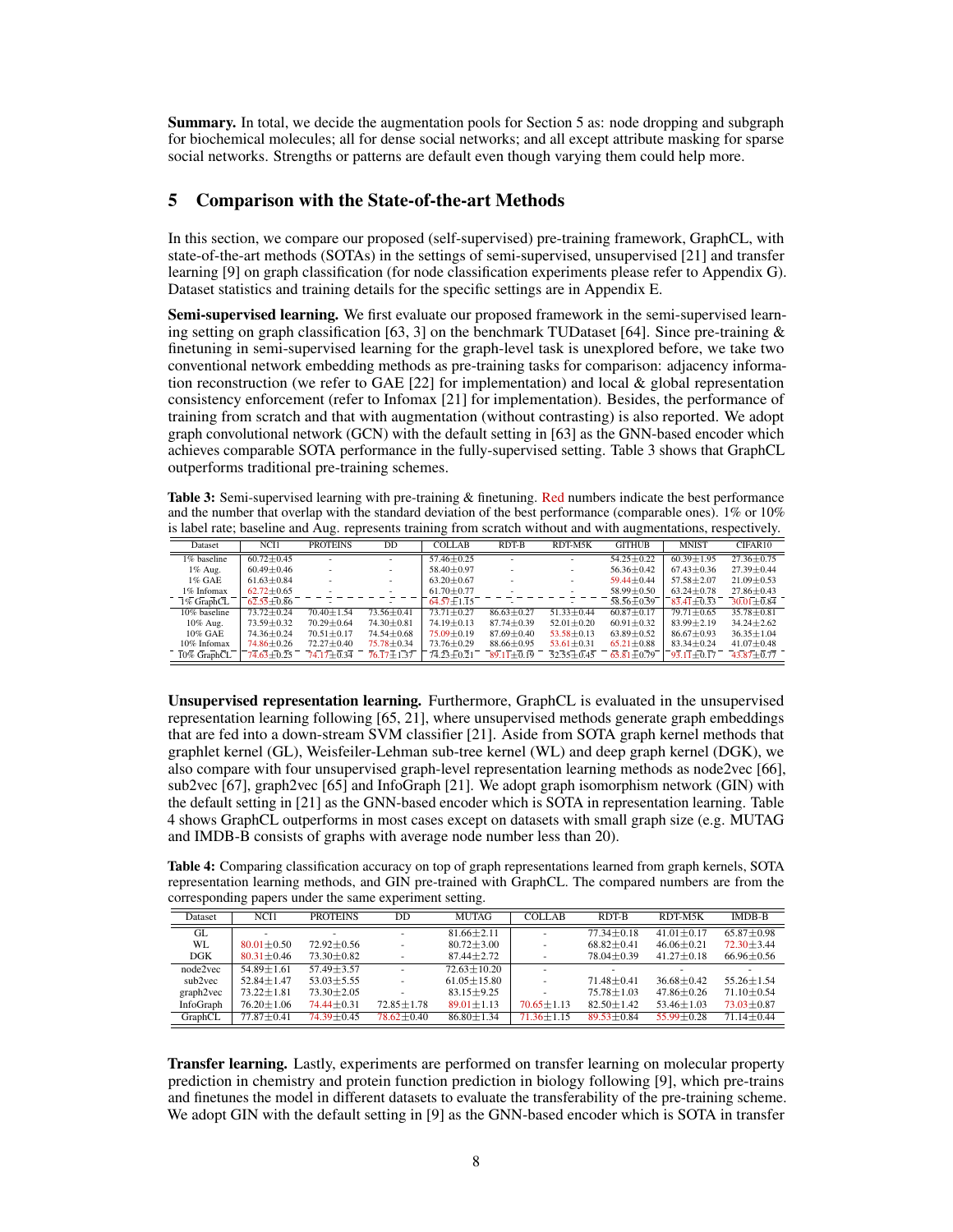learning. Experiments are performed for 10 times with mean and standard deviation of ROC-AUC scores (%) reported as [\[9\]](#page-9-5). Although there is no universally beneficial pre-training scheme especially for the out-of-distribution scenario in transfer learning (Sec. [1\)](#page-0-0), Table [5](#page-8-3) shows that GraphCL still achieves SOTA performance on 5 of 9 datasets compared to the previous best schemes.

<span id="page-8-3"></span>Table 5: Transfer learning comparison with different manually designed pre-training schemes, where the compared numbers are from [\[9\]](#page-9-5).

| Dataset      | <b>BBBP</b>      | Tox21            | ToxCast          | <b>SIDER</b>     | <b>ClinTox</b> | <b>MUV</b>     | <b>HIV</b>       | <b>BACE</b>      | PPI            |
|--------------|------------------|------------------|------------------|------------------|----------------|----------------|------------------|------------------|----------------|
| No Pre-Train | $65.8 + 4.5$     | $74.0 + 0.8$     | $63.4 \pm 0.6$   | $57.3 \pm 1.6$   | $58.0 + 4.4$   | $71.8 \pm 2.5$ | $75.3 \pm 1.9$   | $70.1 + 5.4$     | $64.8 + 1.0$   |
| Infomax      | $68.8 + 0.8$     | $75.3 \pm 0.5$   | $62.7 \pm 0.4$   | $58.4 \pm 0.8$   | $69.9 + 3.0$   | $75.3 \pm 2.5$ | $76.0 + 0.7$     | $75.9 + 1.6$     | $64.1 + 1.5$   |
| EdgePred     | $67.3 \pm 2.4$   | $76.0 \pm 0.6$   | $64.1 \pm 0.6$   | $60.4 \pm 0.7$   | $64.1 \pm 3.7$ | $74.1 \pm 2.1$ | $76.3 \pm 1.0$   | $79.9 \pm 0.9$   | $65.7 \pm 1.3$ |
| AttrMasking  | $64.3 \pm 2.8$   | $76.7 \pm 0.4$   | $64.2 \pm 0.5$   | $61.0 \pm 0.7$   | $71.8 + 4.1$   | $74.7 + 1.4$   | $77.2 \pm 1.1$   | $79.3 \pm 1.6$   | $65.2 + 1.6$   |
| ContextPred  | $68.0 \pm 2.0$   | $75.7 \pm 0.7$   | $63.9 \pm 0.6$   | $60.9 \pm 0.6$   | $65.9 \pm 3.8$ | $75.8 \pm 1.7$ | $77.3 \pm 1.0$   | $79.6 \pm 1.2$   | $64.4 \pm 1.3$ |
| GraphCL      | $69.68 \pm 0.67$ | $73.87 \pm 0.66$ | $62.40 \pm 0.57$ | $60.53 \pm 0.88$ | $75.99 + 2.65$ | $69.80 + 2.66$ | $78.47 \pm 1.22$ | $75.38 \pm 1.44$ | $67.88 + 0.85$ |

Adversarial robustness. In addition to generalizability, we claim that GNNs also gain robustness using GraphCL. The experiments are performed on synthetic data to classify the component number in graphs, facing the RandSampling, GradArgmax and RL-S2V attacks following the default setting in [\[60\]](#page-11-9). Structure2vec [\[68\]](#page-11-17) is adopted as the GNN-based encoder as in [\[60\]](#page-11-9). Table [6](#page-8-4) shows that GraphCL boosts GNN robustness compared with training from scratch, under three evasion attacks.

<span id="page-8-4"></span>Table 6: Adversarial performance under three adversarial attacks for GNN with different depth (following the protocol in [\[60\]](#page-11-9)). Red numbers indicate the best performance.

|                | Two-Layer               |       | Three-Layer             |       | Four-Layer   |         |  |
|----------------|-------------------------|-------|-------------------------|-------|--------------|---------|--|
| <b>Methods</b> | No Pre-Train<br>GraphCL |       | No Pre-Train<br>GraphCL |       | No Pre-Train | GraphCL |  |
| Unattack       | 93.20                   | 94.73 | 98.20                   | 98.33 | 98.87        | 99.00   |  |
| RandSampling   | 78.73                   | 80.68 | 92.27                   | 92.60 | 95.13        | 97.40   |  |
| GradArgmax     | 69.47                   | 69.26 | 64.60                   | 89.33 | 95.80        | 97.00   |  |
| $R$ L-S2V      | 42.93                   | 42.20 | 41.93                   | 61.66 | 70.20        | 84.86   |  |

# 6 Conclusion

In this paper, we perform explicit study to explore contrastive learning for GNN pre-training, facing the unique challenges in graph-structured data. Firstly, several graph data augmentations are proposed with the discussion of each of which on introducing certain human prior of data distribution. Along with new augmentations, we propose a novel graph contrastive learning framework (GraphCL) for GNN pre-training to facilitate invariant representation learning along with rigorous theoretical analysis. We systematically assess and analyze the influence of data augmentations in our proposed framework, revealing the rationale and guiding the choice of augmentations. Experiment results verify the state-of-the-art performance of our proposed framework in both generalizability and robustness.

## Broader Impact

Empowering deep learning for reasoning and predicting over graph-structured data is of broad interests and wide applications, such as recommendation systems, neural architecture search, and drug discovery. The proposed graph contrastive learning framework with augmentations contributes a general framework that can potentially benefit the effectiveness and efficiency of graph neural networks through model pre-training. The numerical results and analyses would also inspire the design of proper augmentations toward positive knowledge transfer on downstream tasks.

### References

- <span id="page-8-0"></span>[1] Thomas N Kipf and Max Welling. Semi-supervised classification with graph convolutional networks. arXiv preprint arXiv:1609.02907, 2016.
- <span id="page-8-1"></span>[2] Petar Veličković, Guillem Cucurull, Arantxa Casanova, Adriana Romero, Pietro Lio, and Yoshua Bengio. Graph attention networks. arXiv preprint arXiv:1710.10903, 2017.
- <span id="page-8-2"></span>[3] Keyulu Xu, Weihua Hu, Jure Leskovec, and Stefanie Jegelka. How powerful are graph neural networks? arXiv preprint arXiv:1810.00826, 2018.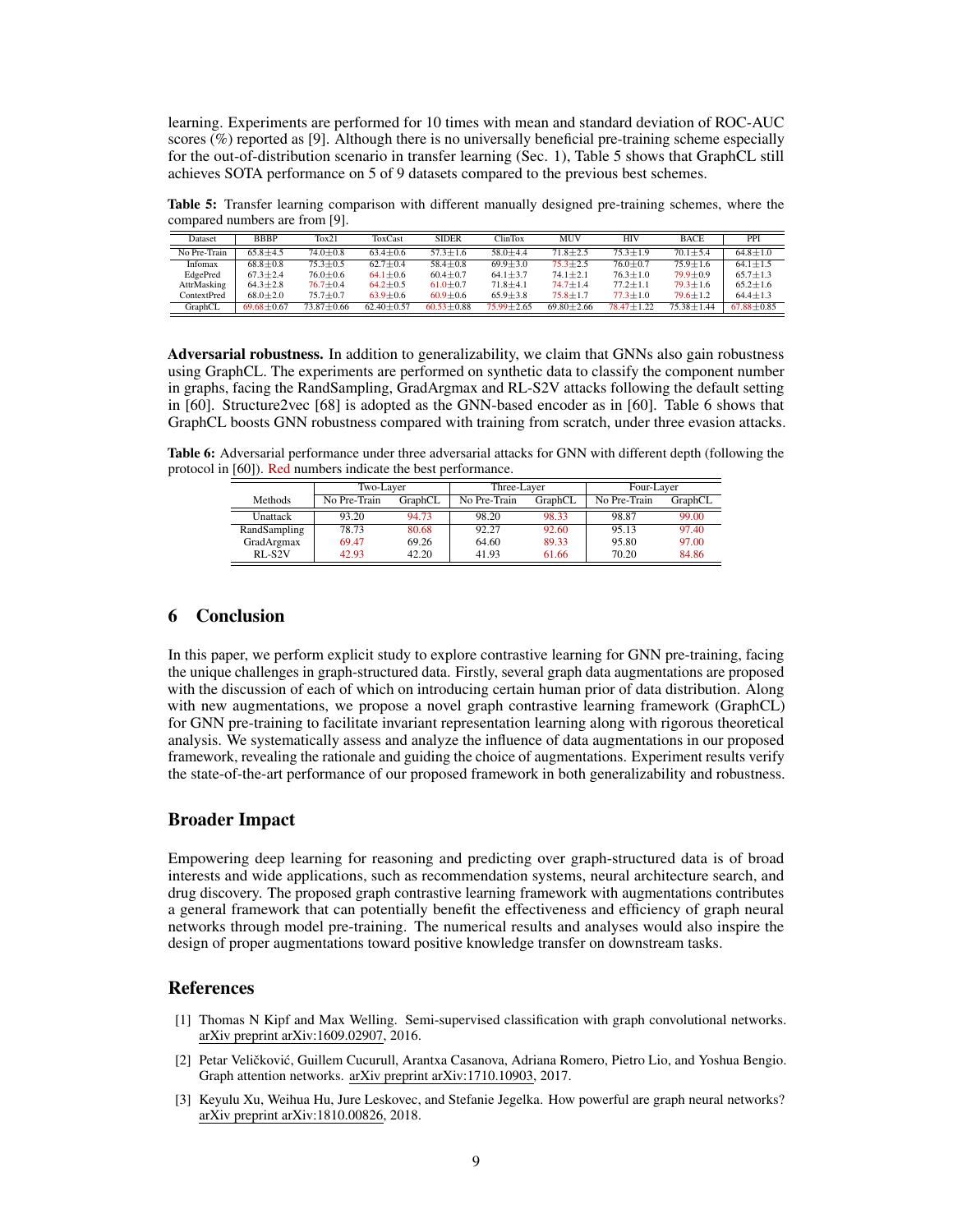- <span id="page-9-0"></span>[4] Yuning You, Tianlong Chen, Zhangyang Wang, and Yang Shen. L<sup>2</sup>-gcn: Layer-wise and learned efficient training of graph convolutional networks. In Proceedings of the IEEE/CVF Conference on Computer Vision and Pattern Recognition, pages 2127–2135, 2020.
- <span id="page-9-1"></span>[5] Meng Liu, Hongyang Gao, and Shuiwang Ji. Towards deeper graph neural networks. In Proceedings of the 26th ACM SIGKDD International Conference on Knowledge Discovery & Data Mining, pages 338–348, 2020.
- <span id="page-9-2"></span>[6] Difan Zou, Ziniu Hu, Yewen Wang, Song Jiang, Yizhou Sun, and Quanquan Gu. Layer-dependent importance sampling for training deep and large graph convolutional networks. In Advances in Neural Information Processing Systems, pages 11249–11259, 2019.
- <span id="page-9-3"></span>[7] Muhan Zhang and Yixin Chen. Link prediction based on graph neural networks. In Advances in Neural Information Processing Systems, pages 5165–5175, 2018.
- <span id="page-9-4"></span>[8] Zhitao Ying, Jiaxuan You, Christopher Morris, Xiang Ren, Will Hamilton, and Jure Leskovec. Hierarchical graph representation learning with differentiable pooling. In Advances in Neural Information Processing Systems, pages 4800–4810, 2018.
- <span id="page-9-5"></span>[9] Weihua Hu, Bowen Liu, Joseph Gomes, Marinka Zitnik, Percy Liang, Vijay Pande, and Jure Leskovec. Pre-training graph neural networks. arXiv preprint arXiv:1905.12265, 2019.
- <span id="page-9-6"></span>[10] Dumitru Erhan, Pierre-Antoine Manzagol, Yoshua Bengio, Samy Bengio, and Pascal Vincent. The difficulty of training deep architectures and the effect of unsupervised pre-training. In Artificial Intelligence and Statistics, pages 153–160, 2009.
- <span id="page-9-7"></span>[11] Xavier Glorot and Yoshua Bengio. Understanding the difficulty of training deep feedforward neural networks. In Proceedings of the thirteenth international conference on artificial intelligence and statistics, pages 249–256, 2010.
- <span id="page-9-8"></span>[12] Vijay Prakash Dwivedi, Chaitanya K Joshi, Thomas Laurent, Yoshua Bengio, and Xavier Bresson. Benchmarking graph neural networks. arXiv preprint arXiv:2003.00982, 2020.
- <span id="page-9-9"></span>[13] Qimai Li, Zhichao Han, and Xiao-Ming Wu. Deeper insights into graph convolutional networks for semi-supervised learning. In Thirty-Second AAAI Conference on Artificial Intelligence, 2018.
- <span id="page-9-10"></span>[14] Kenta Oono and Taiji Suzuki. Graph neural networks exponentially lose expressive power for node classification. arXiv preprint cs.LG/1905.10947, 2019.
- <span id="page-9-11"></span>[15] Marinka Zitnik, Jure Leskovec, et al. Prioritizing network communities. Nature communications, 9(1):1–9, 2018.
- <span id="page-9-12"></span>[16] Priya Goyal, Dhruv Mahajan, Abhinav Gupta, and Ishan Misra. Scaling and benchmarking self-supervised visual representation learning. arXiv preprint arXiv:1905.01235, 2019.
- <span id="page-9-13"></span>[17] Alexander Kolesnikov, Xiaohua Zhai, and Lucas Beyer. Revisiting self-supervised visual representation learning. arXiv preprint arXiv:1901.09005, 2019.
- <span id="page-9-14"></span>[18] Ting Chen, Simon Kornblith, Mohammad Norouzi, and Geoffrey Hinton. A simple framework for contrastive learning of visual representations. arXiv preprint arXiv:2002.05709, 2020.
- <span id="page-9-15"></span>[19] Weihua Hu, Matthias Fey, Marinka Zitnik, Yuxiao Dong, Hongyu Ren, Bowen Liu, Michele Catasta, and Jure Leskovec. Open graph benchmark: Datasets for machine learning on graphs. arXiv preprint arXiv:2005.00687, 2020.
- <span id="page-9-16"></span>[20] Petar Veličković, William Fedus, William L Hamilton, Pietro Liò, Yoshua Bengio, and R Devon Hjelm. Deep graph infomax. arXiv preprint arXiv:1809.10341, 2018.
- <span id="page-9-17"></span>[21] Fan-Yun Sun, Jordan Hoffmann, and Jian Tang. Infograph: Unsupervised and semi-supervised graph-level representation learning via mutual information maximization. arXiv preprint arXiv:1908.01000, 2019.
- <span id="page-9-18"></span>[22] Thomas N Kipf and Max Welling. Variational graph auto-encoders. arXiv preprint arXiv:1611.07308, 2016.
- <span id="page-9-19"></span>[23] Will Hamilton, Zhitao Ying, and Jure Leskovec. Inductive representation learning on large graphs. In Advances in neural information processing systems, pages 1024–1034, 2017.
- <span id="page-9-20"></span>[24] Leonardo FR Ribeiro, Pedro HP Saverese, and Daniel R Figueiredo. struc2vec: Learning node representations from structural identity. In Proceedings of the 23rd ACM SIGKDD International Conference on Knowledge Discovery and Data Mining, pages 385–394, 2017.
- <span id="page-9-21"></span>[25] Zhirong Wu, Yuanjun Xiong, Stella X Yu, and Dahua Lin. Unsupervised feature learning via nonparametric instance discrimination. In Proceedings of the IEEE Conference on Computer Vision and Pattern Recognition, pages 3733–3742, 2018.
- <span id="page-9-22"></span>[26] Mang Ye, Xu Zhang, Pong C Yuen, and Shih-Fu Chang. Unsupervised embedding learning via invariant and spreading instance feature. In Proceedings of the IEEE Conference on Computer Vision and Pattern Recognition, pages 6210–6219, 2019.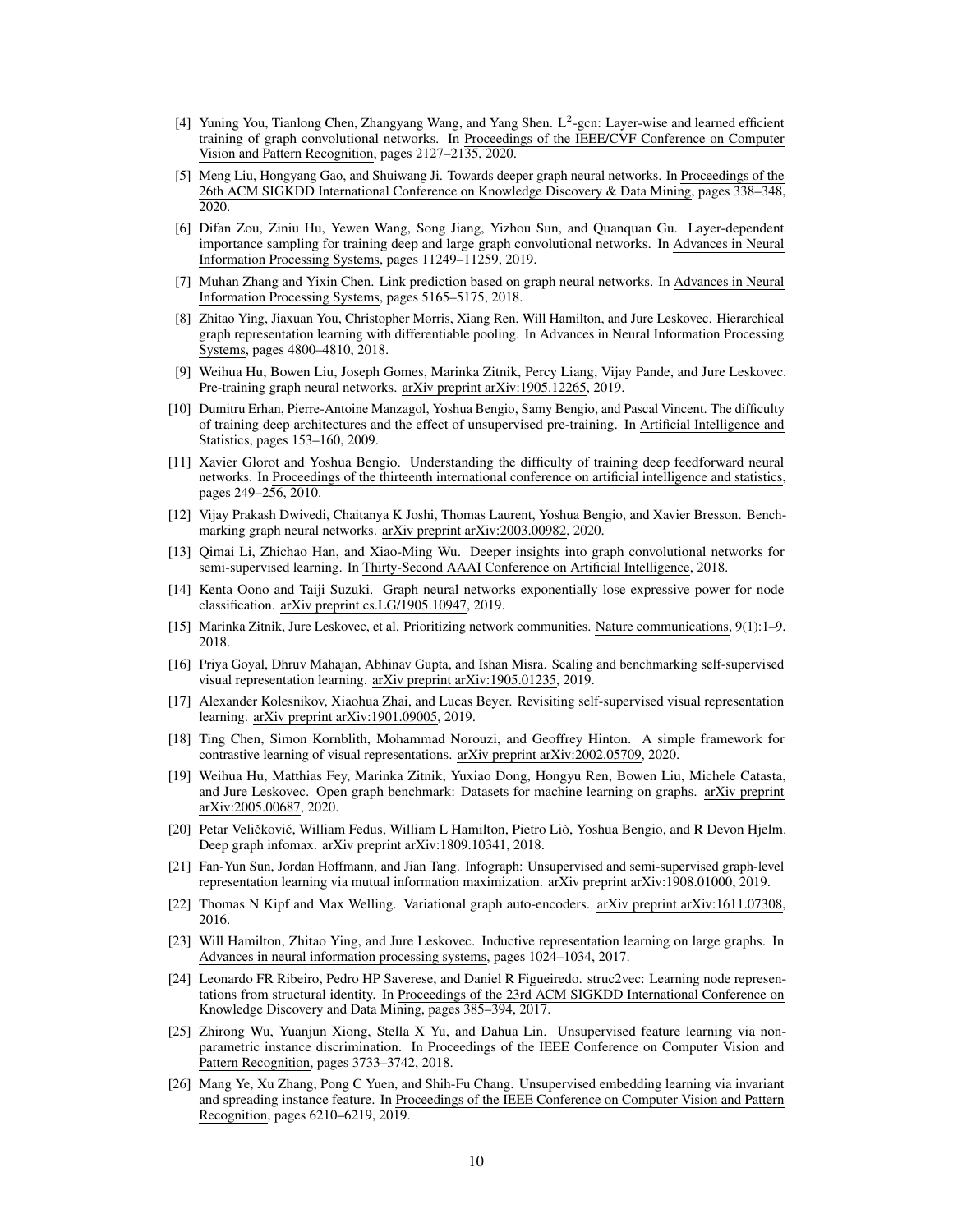- <span id="page-10-0"></span>[27] Xu Ji, João F Henriques, and Andrea Vedaldi. Invariant information clustering for unsupervised image classification and segmentation. In Proceedings of the IEEE International Conference on Computer Vision, pages 9865–9874, 2019.
- <span id="page-10-1"></span>[28] Kaiming He, Haoqi Fan, Yuxin Wu, Saining Xie, and Ross Girshick. Momentum contrast for unsupervised visual representation learning. In Proceedings of the IEEE/CVF Conference on Computer Vision and Pattern Recognition, pages 9729–9738, 2020.
- <span id="page-10-2"></span>[29] Mehdi Noroozi and Paolo Favaro. Unsupervised learning of visual representations by solving jigsaw puzzles. In European Conference on Computer Vision, pages 69–84. Springer, 2016.
- <span id="page-10-3"></span>[30] Fabio M Carlucci, Antonio D'Innocente, Silvia Bucci, Barbara Caputo, and Tatiana Tommasi. Domain generalization by solving jigsaw puzzles. In Proceedings of the IEEE Conference on Computer Vision and Pattern Recognition, pages 2229–2238, 2019.
- <span id="page-10-4"></span>[31] Trieu H Trinh, Minh-Thang Luong, and Quoc V Le. Selfie: Self-supervised pretraining for image embedding. arXiv preprint arXiv:1906.02940, 2019.
- <span id="page-10-5"></span>[32] Tianlong Chen, Sijia Liu, Shiyu Chang, Yu Cheng, Lisa Amini, and Zhangyang Wang. Adversarial robustness: From self-supervised pre-training to fine-tuning. arXiv preprint arXiv:2003.12862, 2020.
- <span id="page-10-6"></span>[33] Roei Herzig, Amir Bar, Huijuan Xu, Gal Chechik, Trevor Darrell, and Amir Globerson. Learning canonical representations for scene graph to image generation. arXiv preprint arXiv:1912.07414, 2019.
- <span id="page-10-7"></span>[34] Yuning You, Tianlong Chen, Zhangyang Wang, and Yang Shen. When does self-supervision help graph convolutional networks? arXiv preprint arXiv:2006.09136, 2020.
- <span id="page-10-8"></span>[35] Wei Jin, Tyler Derr, Haochen Liu, Yiqi Wang, Suhang Wang, Zitao Liu, and Jiliang Tang. Self-supervised learning on graphs: Deep insights and new direction. arXiv preprint arXiv:2006.10141, 2020.
- <span id="page-10-9"></span>[36] Qikui Zhu, Bo Du, and Pingkun Yan. Self-supervised training of graph convolutional networks. arXiv preprint arXiv:2006.02380, 2020.
- <span id="page-10-10"></span>[37] Jiawei Zhang, Haopeng Zhang, Li Sun, and Congying Xia. Graph-bert: Only attention is needed for learning graph representations. arXiv preprint arXiv:2001.05140, 2020.
- <span id="page-10-11"></span>[38] Ziniu Hu, Yuxiao Dong, Kuansan Wang, Kai-Wei Chang, and Yizhou Sun. Gpt-gnn: Generative pretraining of graph neural networks. In Proceedings of the 26th ACM SIGKDD International Conference on Knowledge Discovery & Data Mining, pages 1857–1867, 2020.
- <span id="page-10-12"></span>[39] Xiao Liu, Fanjin Zhang, Zhenyu Hou, Zhaoyu Wang, Li Mian, Jing Zhang, and Jie Tang. Self-supervised learning: Generative or contrastive. arXiv preprint arXiv:2006.08218, 2020.
- <span id="page-10-13"></span>[40] Vikas Verma, Meng Qu, Alex Lamb, Yoshua Bengio, Juho Kannala, and Jian Tang. Graphmix: Regularized training of graph neural networks for semi-supervised learning. arXiv preprint arXiv:1909.11715, 2019.
- <span id="page-10-14"></span>[41] Ming Ding, Jie Tang, and Jie Zhang. Semi-supervised learning on graphs with generative adversarial nets. In Proceedings of the 27th ACM International Conference on Information and Knowledge Management, pages 913–922, 2018.
- <span id="page-10-15"></span>[42] Zhijie Deng, Yinpeng Dong, and Jun Zhu. Batch virtual adversarial training for graph convolutional networks. arXiv preprint arXiv:1902.09192, 2019.
- <span id="page-10-16"></span>[43] Fuli Feng, Xiangnan He, Jie Tang, and Tat-Seng Chua. Graph adversarial training: Dynamically regularizing based on graph structure. IEEE Transactions on Knowledge and Data Engineering, 2019.
- <span id="page-10-17"></span>[44] Michael T Rosenstein, Zvika Marx, Leslie Pack Kaelbling, and Thomas G Dietterich. To transfer or not to transfer. In NIPS 2005 workshop on transfer learning, volume 898, pages 1–4, 2005.
- <span id="page-10-18"></span>[45] Suzanna Becker and Geoffrey E Hinton. Self-organizing neural network that discovers surfaces in randomdot stereograms. Nature, 355(6356):161–163, 1992.
- <span id="page-10-19"></span>[46] Mohamed Ishmael Belghazi, Aristide Baratin, Sai Rajeswar, Sherjil Ozair, Yoshua Bengio, Aaron Courville, and R Devon Hjelm. Mine: mutual information neural estimation. arXiv preprint arXiv:1801.04062, 2018.
- <span id="page-10-20"></span>[47] R Devon Hjelm, Alex Fedorov, Samuel Lavoie-Marchildon, Karan Grewal, Phil Bachman, Adam Trischler, and Yoshua Bengio. Learning deep representations by mutual information estimation and maximization. arXiv preprint arXiv:1808.06670, 2018.
- <span id="page-10-21"></span>[48] Zhen Peng, Yixiang Dong, Minnan Luo, Xiao-Ming Wu, and Qinghua Zheng. Self-supervised graph representation learning via global context prediction. arXiv preprint arXiv:2003.01604, 2020.
- <span id="page-10-22"></span>[49] Qizhe Xie, Zihang Dai, Eduard Hovy, Minh-Thang Luong, and Quoc V Le. Unsupervised data augmentation. arXiv preprint arXiv:1904.12848, 2019.
- <span id="page-10-23"></span>[50] David Berthelot, Nicholas Carlini, Ian Goodfellow, Nicolas Papernot, Avital Oliver, and Colin A Raffel. Mixmatch: A holistic approach to semi-supervised learning. In Advances in Neural Information Processing Systems, pages 5050–5060, 2019.